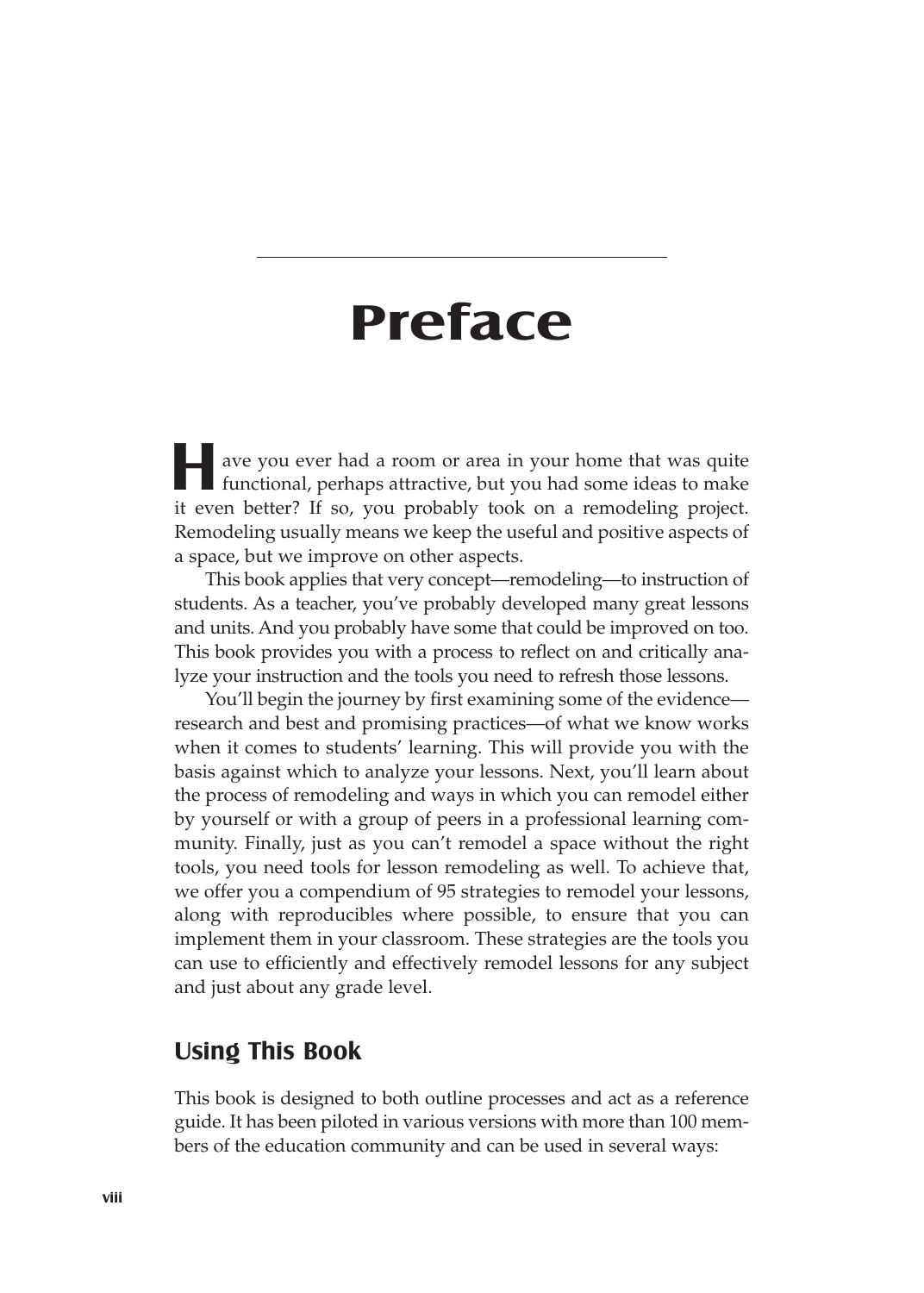Practitioner Uses

- For teachers planning a lesson or unit, who can flip through the compendium of strategies and select those they wish to use, inserting them directly into their lessons and making copies of the relevant reproducible
- When revising courses and lessons to remodel their existing lessons by flipping through the compendium of strategies and revising the lesson accordingly

College Faculty Uses

- A teaching tool and textbook to support preservice teachers' unit and lesson planning
- As a resource for inservice courses and workshops

District Uses

- A basis for professional development for teachers to guide lesson remodeling in workshop-driven inservice education
- As a basis to build professional learning communities aimed at improving instruction at either the school or district level

## **An Evidence-Based Approach**

Research suggests that students retain only 20% of what they learn (Gardiner, 1998). Increasingly, we see calls for evidence-based practice (EBP) to define *what works* in education and inform practices in classrooms, schools, and districts. EBP is concerned with looking to research evidence to see what types of teaching/learning approaches are effective.

But what counts as evidence? The answer, which happens to be "many things," is a bit complicated. Evidence can be as simple as one teacher's experiences, where trial-and-error in the classroom can identify what works in *that* classroom, with *that* teacher, and with *those* students. Evidence can be as sophisticated as large-scale, international comparisons of teaching/learning approaches and their systemwide outcomes. The bottom line is that experience and analysis, together, lead to evidence, which can inform practice. However, as these examples suggest, some pieces of evidence are stronger than others. Figure 0.1 provides a guide to understanding the strength of evidence (adapted from Hyde, Falls, Morris, and Schoenwald's [2003] hierarchy for medical evidence). It should be noted that educational research is increasingly qualitative. When the research design is sound, both qualitative and quantitative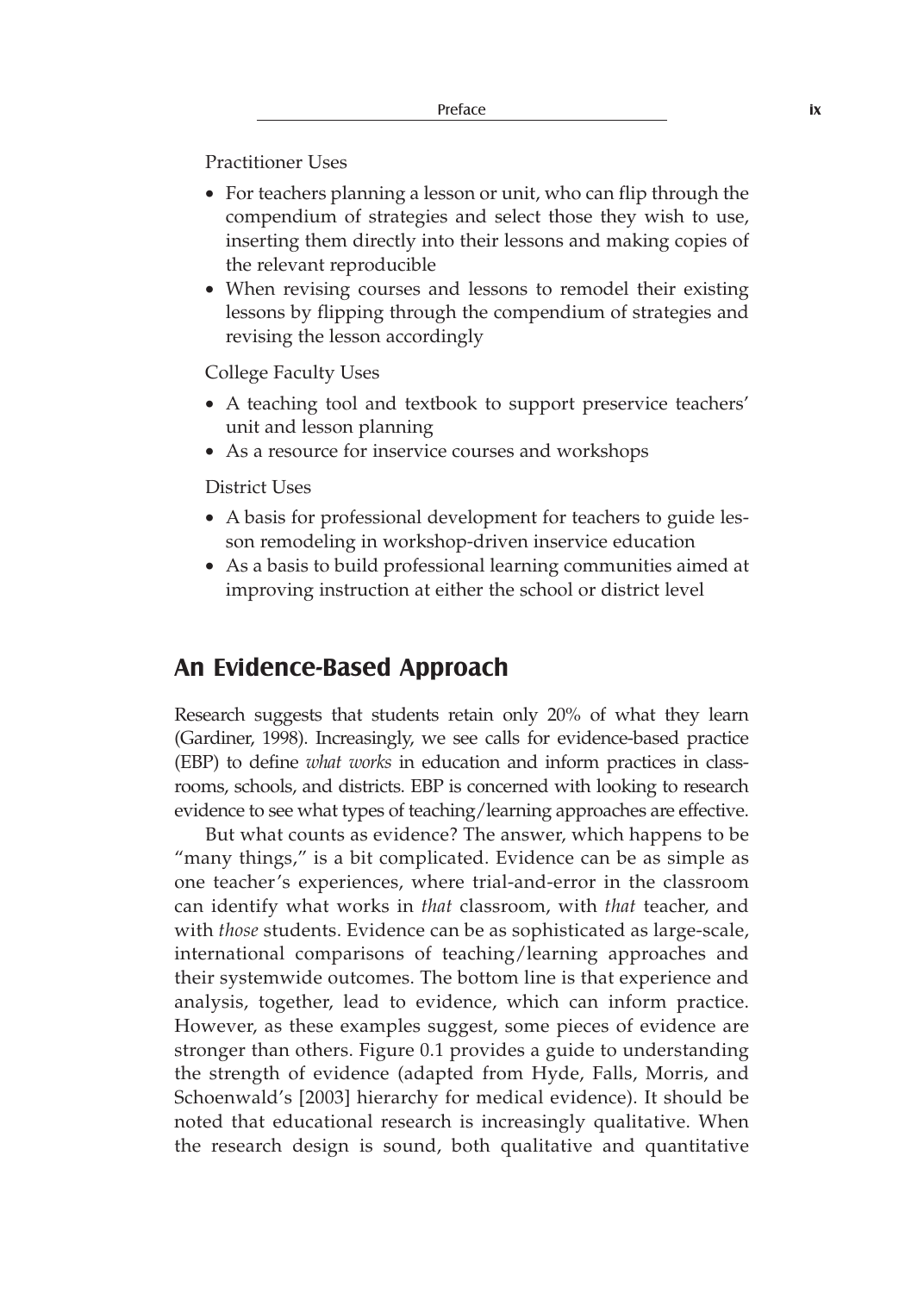studies can provide strong evidence, through very different types of useful information. In this book, we've drawn on evidence at just about all levels of the hierarchy.

Part of the teacher's role is to gather, assess, and apply evidence in part, based on its strength, and in part, based on the teacher's professional judgment within his or her own classroom, school, and community. One caution to bear in mind is that though some evidence may be very sophisticated, this does not mean that it is applicable to other contexts. What works in the United Kingdom, for example, may not be appropriate for the United States. What works in rural Michigan might not work in urban Michigan. It's up to educators to analyze and make sense of the factors that may or may not make sense.

The authors have been mindful of using and applying evidence in the design of this book. In particular, the following important

| Higher<br>level of<br>evidence | Experimental designs with control<br>groups having random assignments<br>that have been replicated in a variety<br>of contexts | • In education, these typically appear<br>in the academic literature; because<br>education is a social science, not<br>all phenomena can be controlled in<br>this way. |
|--------------------------------|--------------------------------------------------------------------------------------------------------------------------------|------------------------------------------------------------------------------------------------------------------------------------------------------------------------|
|                                | Experimental designs with control<br>groups having random assignments<br>that have only been investigated in<br>one context    |                                                                                                                                                                        |
|                                | Evaluation of student outcomes;<br>empirical (qualitative and quantitative)<br>data collected from educational<br>stakeholders | • Consumer feedback<br>Pilot tests of strategies and<br>approaches                                                                                                     |
|                                | Expert consensus agreement among<br>a number of professionals; best<br>practices                                               | Best practices achieved largely<br>through professional discussion<br>among teachers and PLCs but also<br>through some published research                              |
|                                | Anecdotal evidence based on<br>experiences of teachers or<br>researchers; promising practice                                   | • Action research publications<br>• Professional discussion among<br>teachers and PLCs                                                                                 |
| Lower<br>level of<br>evidence  | Single-case studies, teachers' action<br>research; promising practice                                                          | Checklists and process charts<br>established by individuals<br>Action research publications                                                                            |

NOTE: PLCs = professional learning communities.

**Figure 0.1** Hierarchy of Evidence-Based Information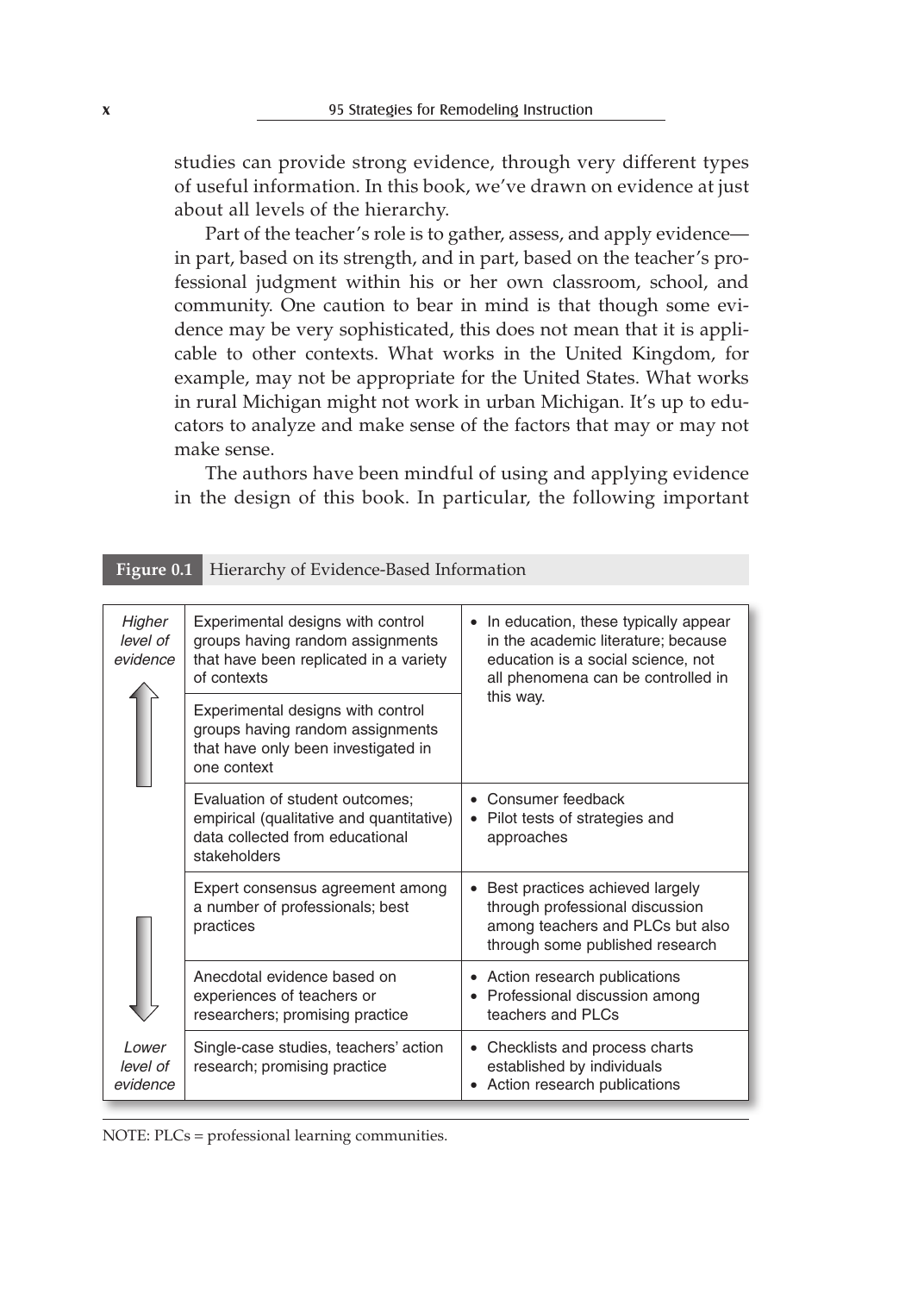evidence informs both the process of remodeling and the strategies we've included:

- Geoff Petty's (2009) extensive research into effective teaching suggests that a Present-Apply-Review (PAR) model is most effective to address shortfalls in student learning. This is the research that guides the structure of the book. Petty's research reflects a high level of evidence.
- Research on the importance of student engagement in the learning process and the efficacy of constructivist approaches in meaning making is presented throughout Chapters 1 and 2, which supports the strategies in Chapters 3, 4, and 5. Moreover, the strategies have been used by the authors and those who have been involved in pilot versions, offering the strategies themselves as best practices via expert consensus. Similarly, the process of lesson remodeling as it is articulated in this book has also been tested and is a best practice among practitioners.
- Finally, we present compelling empirical evidence in Chapter 2 to support the efficacy of teacher learning and professional learning communities as major drivers in improving student outcomes. This suggests that, if applied judiciously, lesson remodeling can contribute to better, more effective teaching *and* learning.

## **Book Features**

Because of its intended purpose, this book is designed for teacher convenience. Some of the important features to be aware of include the following:

- • *Process diagrams* and *examples of pre- and post-remodeled lessons* offer guidance on how to approach lesson improvement and how to use the various strategies.
- • Strategies *organized within the three categories of learning* offer a balance of PAR strategies to choose from when remodeling. Keep in mind, however, that many of the strategies can be adapted to fit into multiple categories.
- *Very brief and very clear instructions* demonstrate how each strategy works within the following headings for easy reference: Rationale, Ideal for, Materials, Description, and (where applicable) Cautions.